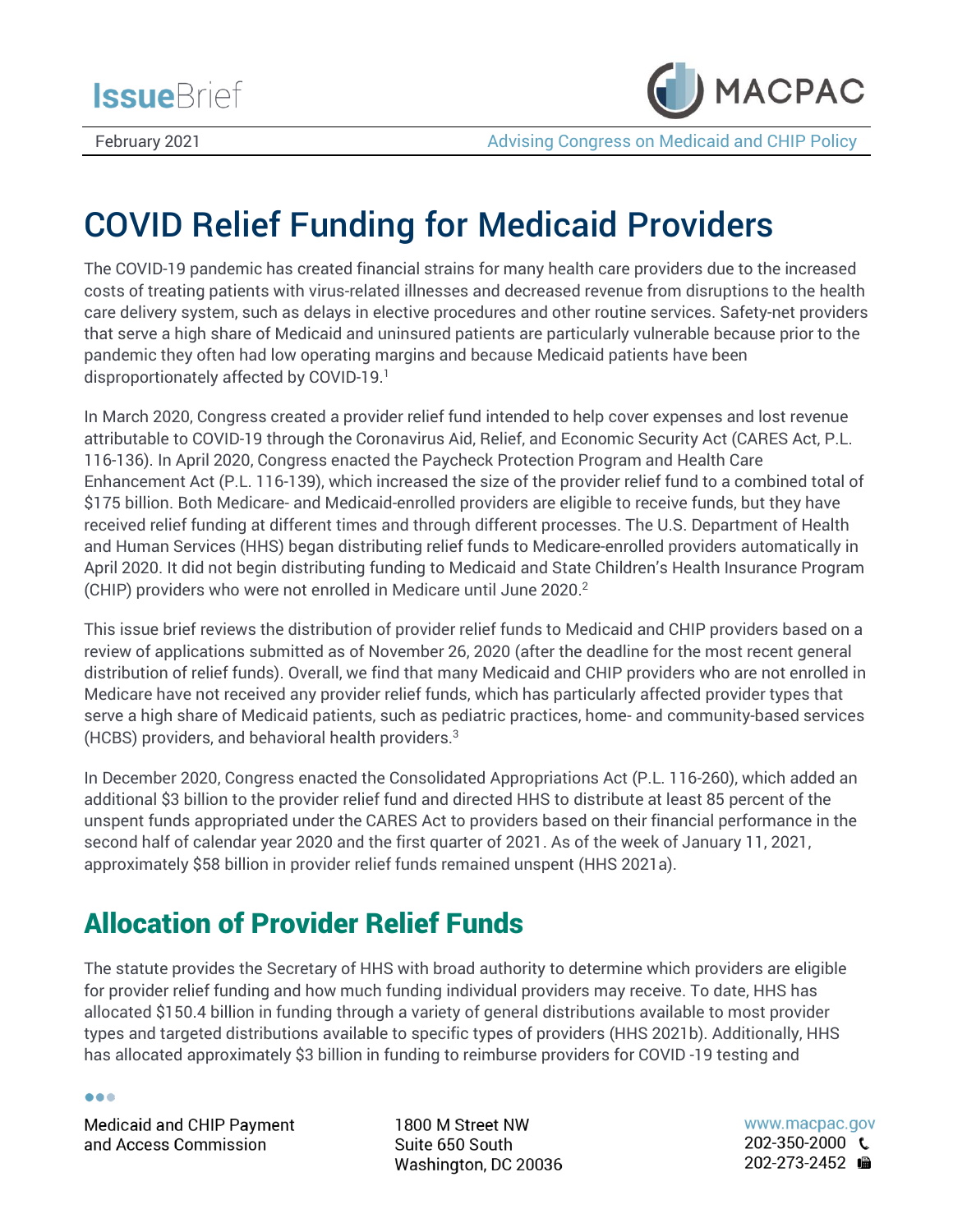treatment of uninsured individuals (HHS 2021a). More information about each provider relief fund allocation to date is provided in Appendix A.

Initial distributions from the provider relief fund prioritized making payments quickly over providing funds in a targeted manner. On April 10, 2020, two weeks after the CARES Act was passed, HHS made an initial distribution of \$30 billion to all Medicare-enrolled providers based on their Medicare fee-for-service (FFS) revenue. On April 24, HHS increased this general distribution to \$50 billion total and developed a new formula for targeting payments to providers based on their patient care revenue across all payers. HHS has referred to these initial disbursements as the Phase 1 general distribution. Approximately 62 percent of Medicaid and CHIP providers are also enrolled in Medicare and thus received funds in Phase 1 (HHS 2020).

In response to concerns that the initial distributions did not adequately target funding to providers with the greatest need, HHS subsequently made additional distributions to particular provider types, such as safety-net hospitals, nursing facilities, and rural providers. For each provider type, HHS developed methods to determine which providers were eligible and how much funding they would receive. For example, safetynet hospitals received payments based on their Medicare disproportionate share hospital (DSH) patient percentage and nursing facilities received payments based on their number of certified beds.<sup>4</sup>

In addition to the targeted distributions, HHS also made another general distribution (Phase 2) in June 2020 for Medicaid and CHIP providers who were not eligible for Phase 1, as well as dentists and assisted living facilities. <sup>5</sup> Funds were distributed using the same method as in Phase 1 (i.e., 2 percent of providers' patient care revenue). Unlike the initial distributions based on Medicare revenue, eligible providers had to formally apply and submit detailed financial information to receive funds in the Phase 2 general distribution. The application deadline for the Phase 2 general distribution was extended several times and ended on September 13, 2020.

In October 2020, HHS created a Phase 3 general distribution that was open to all previously eligible providers as well as additional behavioral health providers who were not previously eligible. Most of the funding in this distribution was based on a share of providers' losses during the first half of 2020 compared to providers' revenue and expenses during the first half of 2019.<sup>6</sup>

In December 2020, the Consolidated Appropriations Act required HHS to distribute 85 percent of unspent provider relief funding appropriated under the CARES Act through a new general distribution that accounts for providers' losses during the second half of 2020 and the first quarter of 2021. However, as of this writing, HHS has not announced the details of this funding distribution.

## Share of Eligible Providers Receiving Provider Relief Funding

As of the week of January 11, 2021, approximately \$120 billion in provider relief funds had been distributed to a total of 403,235 provider tax identification numbers (TINs) (HHS 2021a). A single provider organization may have multiple TINs for different components of its business (e.g., an inpatient hospital and its ambulatory surgery center may have separate TINs), so it is possible that fewer than 403,235 entities

 $\bullet\bullet\bullet$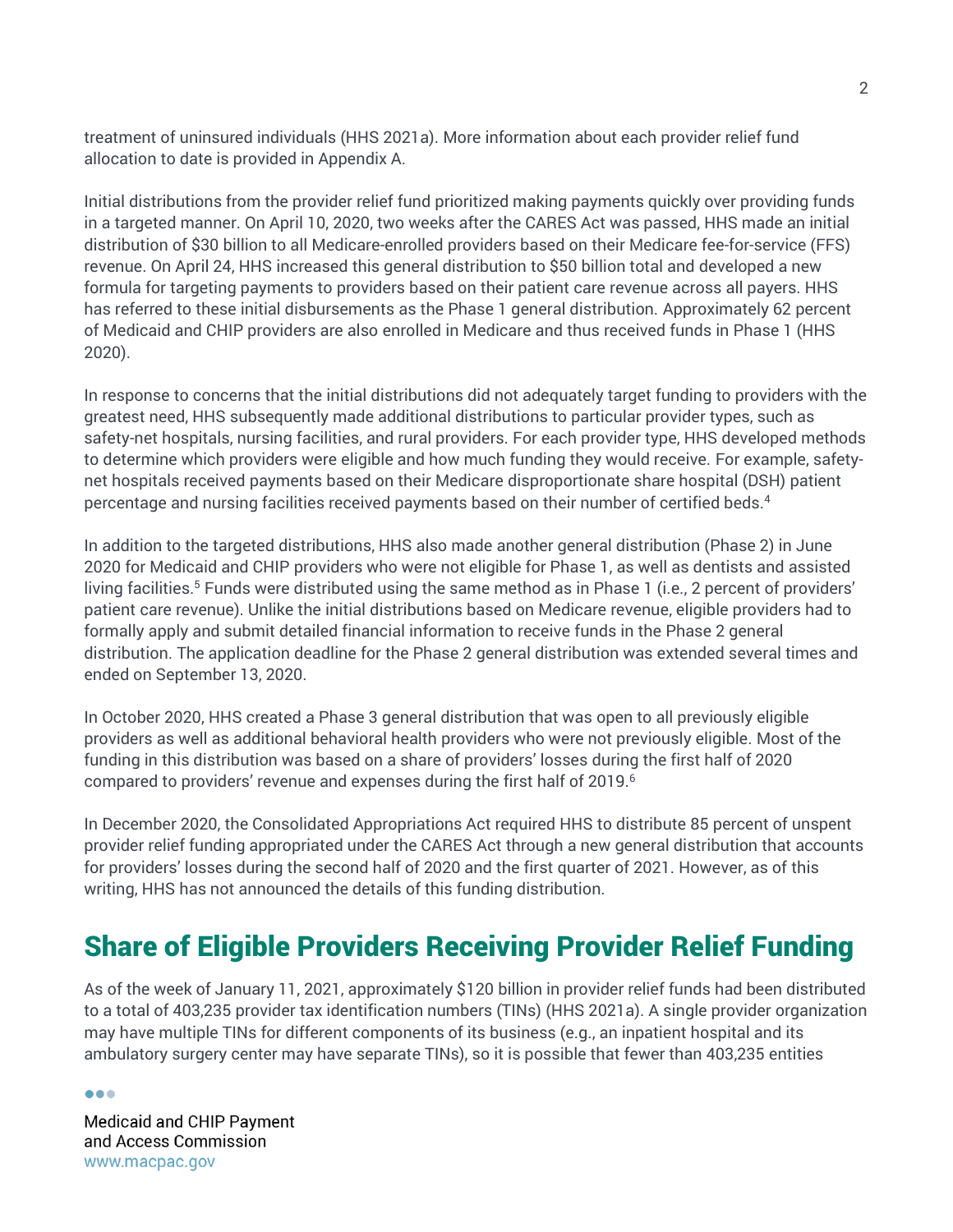received funds and estimates of potentially eligible TINs likely overstate the number of provider organizations that could apply.

To understand the characteristics of providers that have received provider relief funding to date, we compared the TINs of provider organizations that received funds through the general distribution to TINs listed in the National Plan and Provider Enumeration System (NPPES). In this analysis, we excluded individual professionals registered in NPPES with a social security number (SSN) because most of these applied for funding using the TIN of their employer (e.g. employed physicians who applied for funding through their medical group). <sup>7</sup> We compared the list of organizations receiving funding to the HHS list of potentially eligible TINs, which was curated based on provider enrollment files from Medicare, state Medicaid and CHIP agencies, the Transformed Medicaid Statistical Information System (T-MSIS), and other sources. <sup>8</sup> This list of potentially eligible providers was intended to be broadly inclusive and thus includes some providers that did not directly bill Medicaid for services in 2018 or 2019 or meet other eligibility criteria.

Overall, while 53.7 percent of potentially eligible provider organization TINs received relief payments through the general distribution, only 18.4 percent of potentially eligible Medicaid and CHIP-enrolled providers not enrolled in Medicare received funding (Table 1). A total of about \$50.2 billion in relief payments were made through the general distribution based on providers' patient care revenue, but only \$2.6 billion of these payments went to Medicaid and CHIP-enrolled providers not enrolled in Medicare. Overall, less than 15 percent of the \$18 billion initially allocated for the Phase 2 distribution was spent on Medicaid and CHIP providers (HHS 2021b).

| <b>Provider enrollment</b>                  | <b>Total eligible</b><br>provider<br>organization TINs <sup>1</sup> | <b>Number of</b><br><b>TINs receiving</b><br>funding | <b>Share of</b><br>potentially eligible<br><b>TINs receiving</b><br>funding | <b>Total payments from the</b><br>provider relief fund<br>general distribution<br>$(billions)^2$ |
|---------------------------------------------|---------------------------------------------------------------------|------------------------------------------------------|-----------------------------------------------------------------------------|--------------------------------------------------------------------------------------------------|
| <b>Total</b>                                | 600,019                                                             | 322,182                                              | 53.7%                                                                       | \$50.2\$                                                                                         |
| Medicare-enrolled                           |                                                                     |                                                      |                                                                             |                                                                                                  |
| providers                                   | 258,554                                                             | 258,103                                              | 99.8%                                                                       | \$47.0                                                                                           |
| Medicaid or CHIP-<br>enrolled providers not |                                                                     |                                                      |                                                                             |                                                                                                  |
| enrolled in Medicare                        | 239,579                                                             | 44,170                                               | 18.4%                                                                       | \$2.6                                                                                            |
| Other eligible                              |                                                                     |                                                      |                                                                             |                                                                                                  |
| providers                                   | 101,886                                                             | 19,909                                               | 19.5%                                                                       | \$0.6\$                                                                                          |

### TABLE 1. Share of Potentially Eligible Provider Organization TINs Receiving Provider Relief Fund General Distribution Payments, 2020

Notes: TIN is tax identification number. Analysis limited to TINs that could be matched to organizational national provider identifiers (NPIs) in the National Plan and Provider Enumeration System (NPPES). Analysis is based on applications submitted as of November 26, 2020.

<sup>1</sup> Number of provider organizations potentially eligible for provider relief funding is based on a curated list of providers developed by the Health Resources and Services Administration (HRSA) using provider enrollment files from Medicare, state Medicaid and CHIP agencies, the Transformed Medicaid Statistical Enrollment System (T-MSIS), and other sources. Providers with potentially eligible TINs must meet other eligibility criteria to receive funding.

 $\bullet\bullet\bullet$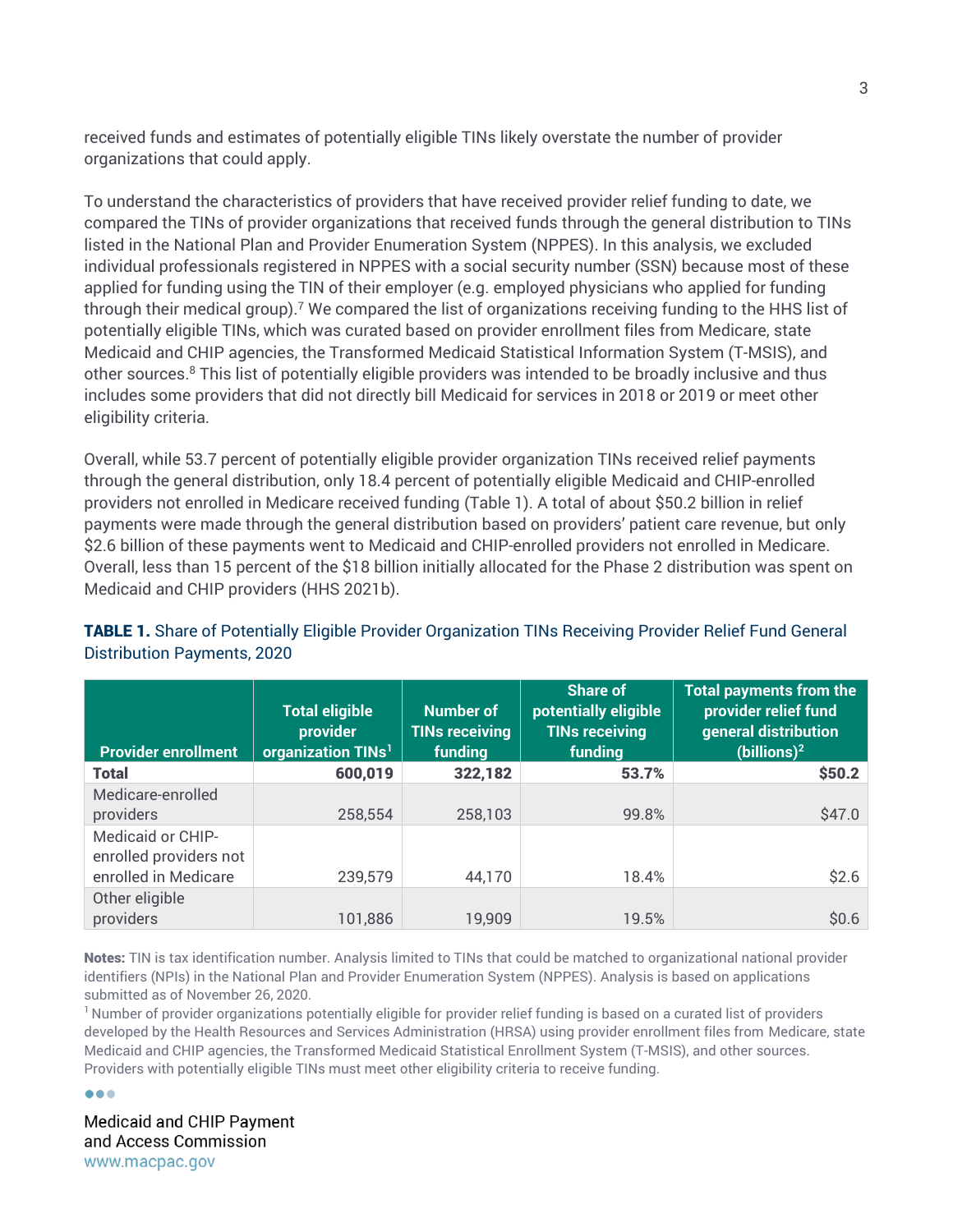$2$ Total payments include payments from the Phases 1, 2, and 3 general distribution based on patient care revenue. Analysis excludes Phase 3 general distribution payments based on provider losses and targeted distribution payments, and it does not account for general distribution payments that have been returned by providers. Source: Acumen, 2021, analysis for MACPAC of NPPES and the HRSA curated list of providers potentially eligible for the provider relief fund general distribution.

The subset of provider types that often serve Medicaid, but not Medicare beneficiaries also appear to have been less likely to receive provider relief funding (Figure 1). For example, Medicaid is the primary source of insurance coverage for more than one-third of children and Medicaid is the single largest payer for longterm care and behavioral health (MACPAC 2020). However, less than half of potentially eligible TINs for pediatric providers, HCBS-, and mental health providers received funding. In contrast, Medicare is the single largest payer for hospital care and virtually all hospitals are enrolled in Medicare and received provider relief funding.<sup>9</sup>

In the fall of 2020, MACPAC interviewed Medicaid officials in five states and representatives from national provider organizations for pediatricians, HCBS, and behavioral health providers to learn more about the barriers experienced by Medicaid providers applying for provider relief funding. Stakeholders noted that some providers did not apply because they were not aware they were eligible and were confused about how the provider relief fund related to other forms of COVID-19 relief funding, such as the paycheck protection program and Medicaid retainer payments for HCBS providers. Also, stakeholders noted that the application process was burdensome, especially for small providers with few administrative staff and for Medicaid providers who were not included in HHS's list of potentially eligible providers curated by state Medicaid and CHIP agencies and had to follow a special exceptions process to prove that they were eligible.

 $\bullet\bullet\bullet$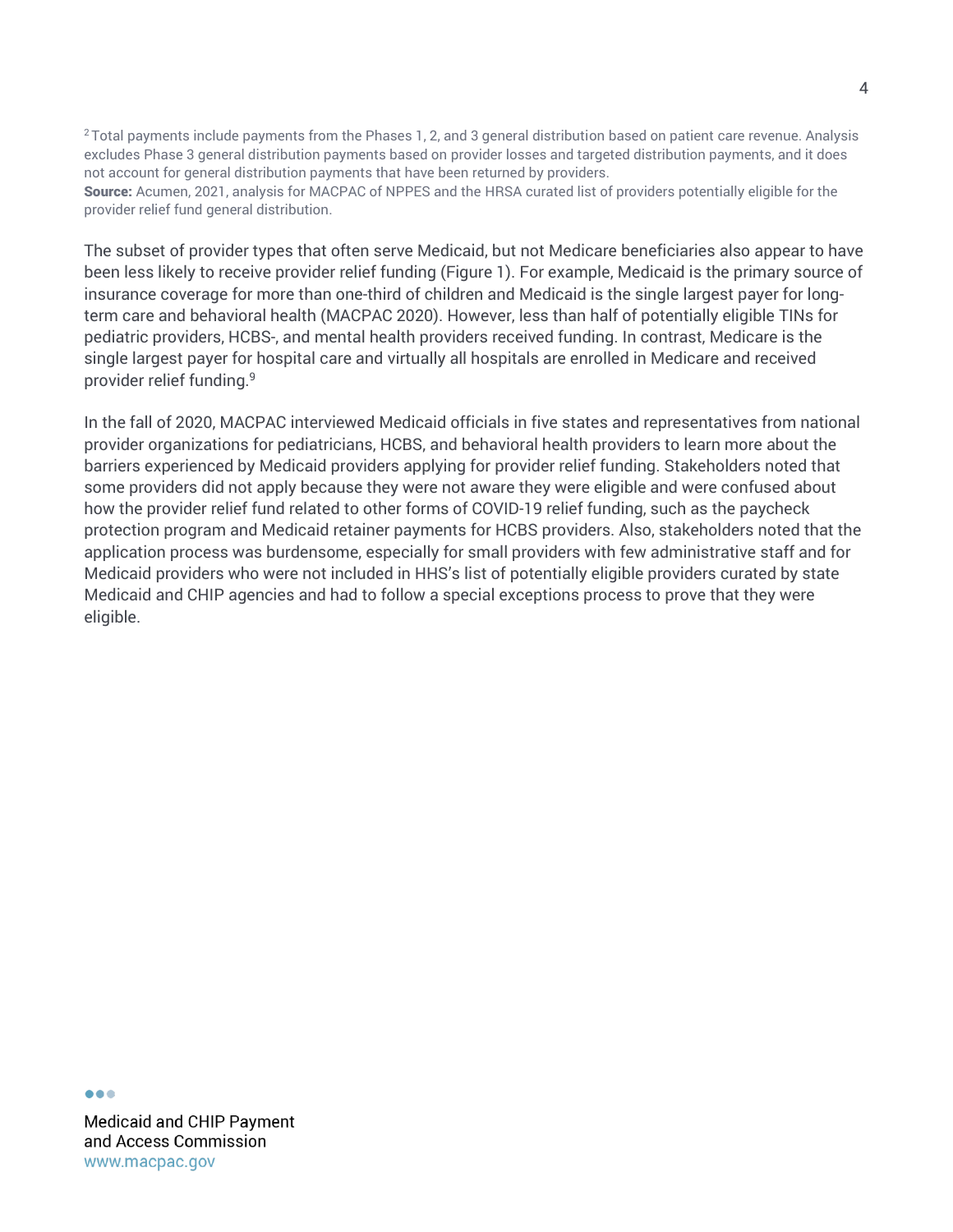### FIGURE 1. Share of Eligible Provider Organization TINs Receiving Provider Relief Funds in General Distribution by Provider Type, 2020



Notes: TIN is tax identification number. Other providers include technicians, therapists, and other provider types not listed. Provider types are based on provider classifications in the National Plan and Provider Enumeration System (NPPES). TINs for health systems that contain multiple provider types are counted in each provider type that is part of the health system. Some providers may have multiple TINs for different components of their business but only apply with one TIN. Analysis limited to TINs that could be matched to organizational national provider identifiers (NPIs) in NPPES. Provider organization TINs potentially eligible for provider relief funding is based on a curated list of providers developed by the Health Resources and Services Administration (HRSA) using provider enrollment files from Medicare, state Medicaid and CHIP agencies, the Transformed Medicaid Statistical Enrollment System (T-MSIS), and other sources. Providers with potentially eligible TINs must meet other eligibility criteria to receive funding. Analysis is based on applications submitted as of November 26, 2020. Source: Acumen, 2021, analysis for MACPAC of NPPES and the HRSA curated list of providers potentially eligible for the provider relief fund general distribution.

...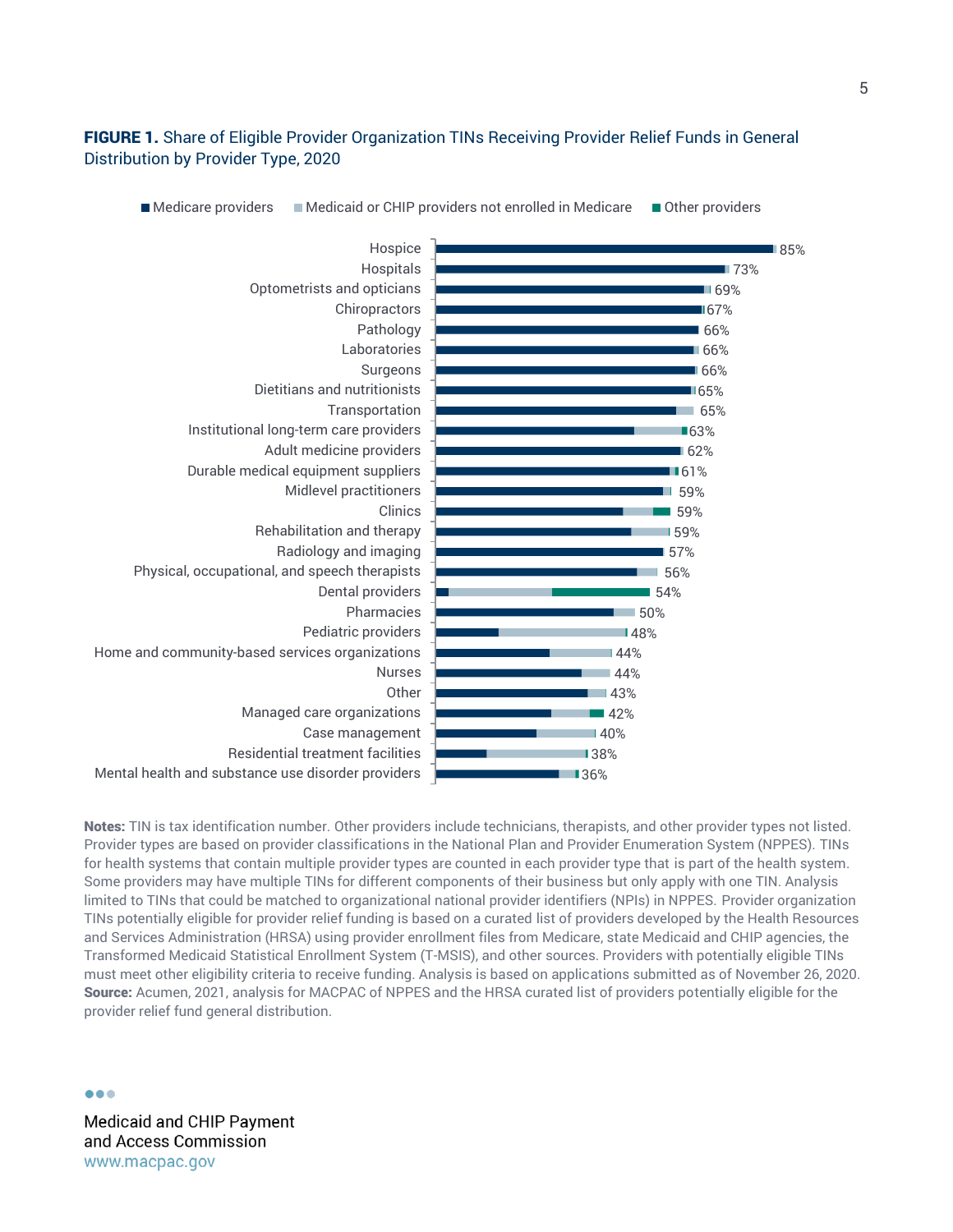## Payment Amounts

Payment amounts from the initial general distribution varied widely. For example, multi-specialty provider systems affiliated with hospitals received an average payment of \$6.8 million while mental health and substance use disorder providers, which often employ fewer staff and have less revenue, received an average payment of \$8,362 from the general distribution (Acumen 2021).

In the initial general distribution, payments equaled 2 percent of providers' net patient revenue from patient care. There was no consideration of unpaid costs of care to uninsured individuals or the fact that Medicaid typically pays less than commercial insurers, both of which would affect net revenue. However, subsequent targeted distributions aimed to account for some of these factors for some provider types.

To look at payments received by safety-net hospitals, we estimated provider relief funding to hospitals under each allocation relative to their annual operating costs before the pandemic (Table 2). Specifically, we examined funding to deemed DSH) hospitals, which serve a high share of Medicaid-enrolled and lowincome patients. We found that although deemed DSH hospitals received relatively less funding in the initial distribution, they received relatively more funding than non-deemed DSH hospitals after accounting for the targeted distribution payments. This analysis does not include additional funding that hospitals may have received in the Phase 3 general distribution based on financial losses in the first half of 2020, which was targeted to providers experiencing the greatest financial hardship during the pandemic.

Overall, critical access hospitals and other rural hospitals appear to have received more provider relief funds as a share of their operating expenses than other types of hospitals.<sup>10</sup> Rural hospitals generally have lower operating margins than urban hospitals and are often the sole source of inpatient care for residents in their communities (MACPAC 2018).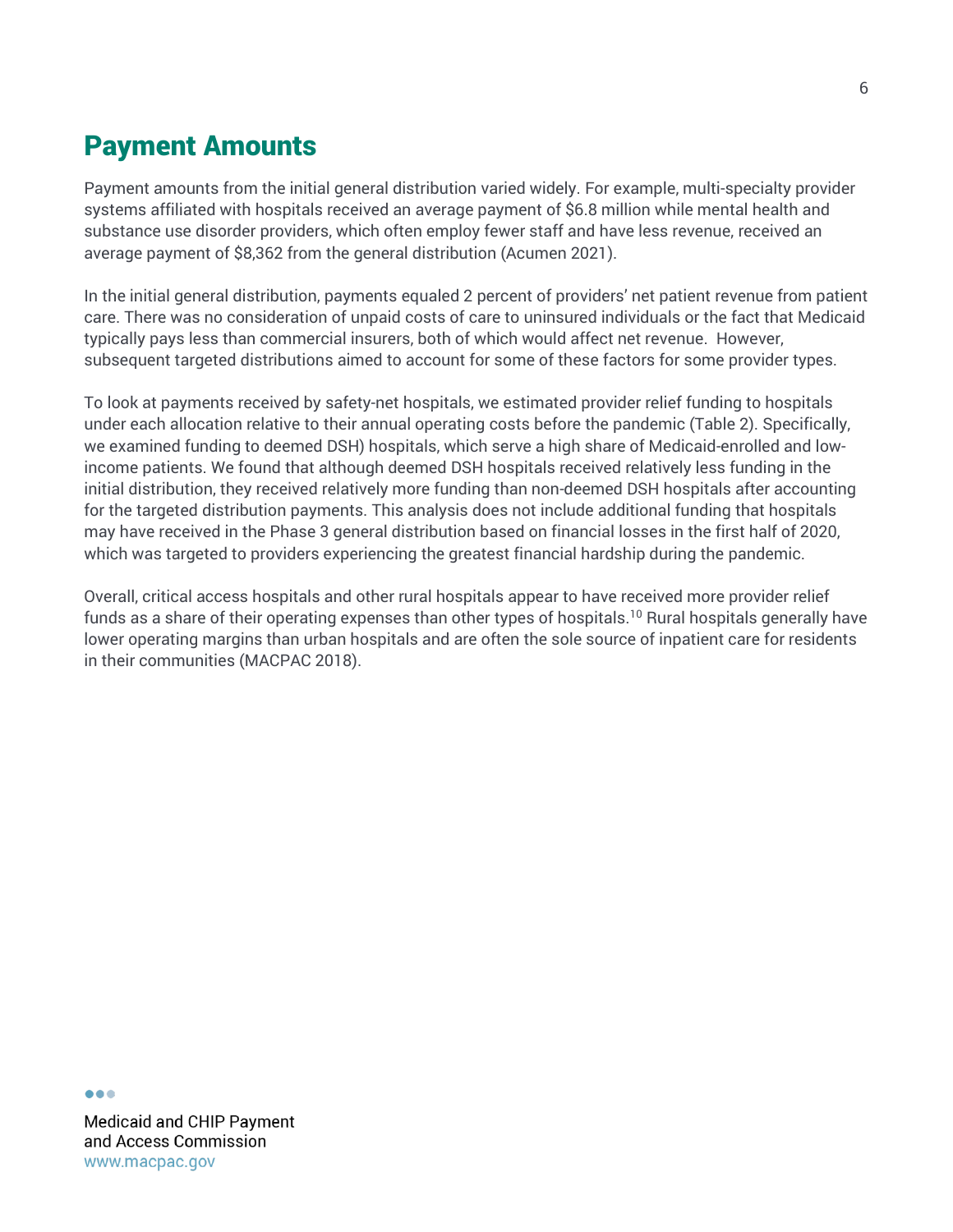|                                       |                                  |                                                | <b>General distribution</b> |                                                                               | General, safety-net,<br>rural, and tribal<br>distribution |                                                                               | General, safety-net,<br>rural, tribal, and<br>high-impact<br>distribution |                                                                               |
|---------------------------------------|----------------------------------|------------------------------------------------|-----------------------------|-------------------------------------------------------------------------------|-----------------------------------------------------------|-------------------------------------------------------------------------------|---------------------------------------------------------------------------|-------------------------------------------------------------------------------|
| <b>Hospital</b><br>characteristics    | <b>Number</b><br>of<br>hospitals | <b>Number of</b><br><b>beds</b><br>(thousands) | <b>Total</b><br>funding     | <b>Funding</b><br>as a<br>share of<br><b>FY 2018</b><br>operating<br>expenses | <b>Total</b><br>funding                                   | <b>Funding</b><br>as a<br>share of<br><b>FY 2018</b><br>operating<br>expenses | <b>Total</b><br>funding                                                   | <b>Funding</b><br>as a<br>share of<br><b>FY 2018</b><br>operating<br>expenses |
| <b>Total</b>                          | 6021                             | 670.3                                          | \$21,077                    | 2.0%                                                                          | \$44,566                                                  | 4.2%                                                                          | \$64,241                                                                  | 6.1%                                                                          |
| Hospital type                         |                                  |                                                |                             |                                                                               |                                                           |                                                                               |                                                                           |                                                                               |
| Short-term<br>acute care<br>hospitals | 3292                             | 529.8                                          | 18,943                      | 2.0%                                                                          | 36,205                                                    | 3.9%                                                                          | 55,655                                                                    | 5.9%                                                                          |
| <b>Critical access</b>                |                                  |                                                |                             |                                                                               |                                                           |                                                                               |                                                                           |                                                                               |
| hospitals                             | 1355                             | 28.4                                           | 742                         | 1.9%                                                                          | 5,714                                                     | 14.4%                                                                         | 5,829                                                                     | 14.7%                                                                         |
| Children's<br>hospitals               | 95                               | 10.2                                           | 782                         | 2.0%                                                                          | 2,037                                                     | 5.2%                                                                          | 2,037                                                                     | 5.2%                                                                          |
| Other                                 | 1279                             | 101.9                                          | 610                         | 1.7%                                                                          | 610                                                       | 1.6%                                                                          | 719                                                                       | 1.9%                                                                          |
| Urban or rural status                 |                                  |                                                |                             |                                                                               |                                                           |                                                                               |                                                                           |                                                                               |
| Urban                                 | 3567                             | 567.8                                          | 18,643                      | 2.0%                                                                          | 30,305                                                    | 3.3%                                                                          | 49,273                                                                    | 5.3%                                                                          |
| Rural                                 | 2454                             | 102.5                                          | 2,433                       | 1.9%                                                                          | 14,261                                                    | 11.0%                                                                         | 14,967                                                                    | 11.5%                                                                         |
| <b>Deemed DSH status</b>              |                                  |                                                |                             |                                                                               |                                                           |                                                                               |                                                                           |                                                                               |
| Deemed                                | 767                              | 128.9                                          | 4,264                       | 1.8%                                                                          | 11,251                                                    | 4.8%                                                                          | 15,905                                                                    | 6.8%                                                                          |
| Not deemed                            | 5254                             | 541.4                                          | 16,813                      | 2.1%                                                                          | 33,315                                                    | 4.1%                                                                          | 48,336                                                                    | 5.9%                                                                          |

### TABLE 2. Estimated Distribution of Provider Relief Funding to Hospitals (millions)

Notes: FY is fiscal year. DSH is disproportionate share hospital. Deemed DSH hospitals are statutorily required to receive DSH payments because they serve a high share of Medicaid-enrolled and low-income patients. Other hospital types include psychiatric, rehabilitation, and long-term care hospitals. Analysis excludes \$1.7 billion in high-impact distributions that could not be matched to hospital-level data, Phase 3 general distribution payments based on provider losses, and provider relief payments that have been returned by providers. Numbers do not add due to rounding.

Source: MACPAC, 2021, analysis of HHS 2020b, CDC 2020a, CDC 2020b, and Medicare cost report data.

Nursing facilities also received targeted relief funding that was primarily based on the number of certified nursing facility beds at a facility. Because the per diem rates for Medicaid-covered nursing facility stays are typically much lower than the rates for Medicare-covered stays, the targeted payment based on the number of certified beds resulted in relatively higher payments to facilities that serve a high share of Medicaid-covered patients (Table 3). For example, after accounting for the targeted relief funding, facilities that serve the highest quartile of Medicaid patients received relief payments equal to 7.7 percent of their fiscal year (FY) 2018 operating expenses, compared to the 5.3 percent for the lowest quartile (facilities with less than half their patient population covered by Medicaid).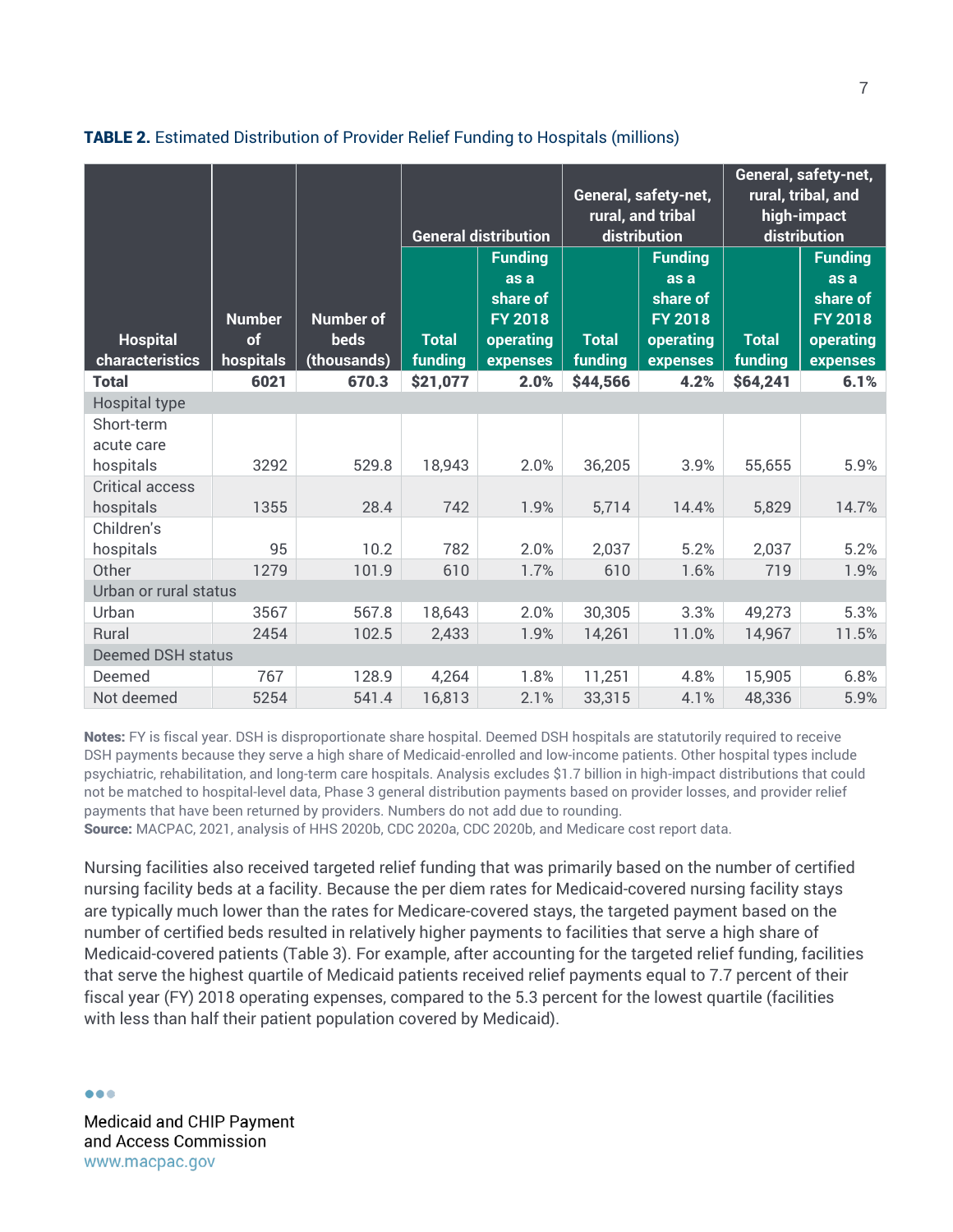TABLE 3. Estimated Distribution of Provider Relief Funding to Nursing Facilities as a Share of FY 2018 Operating Expenses, by Payer Mix of Facility

|                                      |            | Share of residents whose primary support was Medicaid |                           |                          |                            |  |
|--------------------------------------|------------|-------------------------------------------------------|---------------------------|--------------------------|----------------------------|--|
|                                      | All        | <b>Lowest</b><br>quartile                             | <b>Second</b><br>quartile | <b>Third</b><br>quartile | <b>Highest</b><br>quartile |  |
| <b>Provider relief distribution</b>  | facilities | (47%)                                                 | $(47 - 61%)$              | $(61 - 72%)$             | (572%)                     |  |
| <b>Total provider relief funding</b> | 6.8%       | 5.3%                                                  | 7.0%                      | 7.4%                     | 7.7%                       |  |
| <b>General distribution</b>          |            |                                                       |                           |                          |                            |  |
| (2 percent of patient care revenue)  | 2.0%       | 2.0%                                                  | 2.0%                      | 2.0%                     | 2.0%                       |  |
| Targeted distribution (based on      |            |                                                       |                           |                          |                            |  |
| number of certified beds)            | 4.8%       | 3.3%                                                  | 5.0%                      | 5.4%                     | 5.7%                       |  |

Note: FY is fiscal year. Total funding for each distribution is estimated based on available data and excludes \$2.0 billion in quality incentive payments to nursing facilities from the provider relief fund and does not account for provider relief payments that have been returned by providers.

Source: MACPAC, 2021, analysis of Medicare cost report data and the Minimum Data Set.

Data are not yet available on whether relief funding has been adequate to cover providers' lost revenues and increased expenses due to COVID-19. Preliminary analyses by the Medicare Payment Advisory Commission suggest that, in the aggregate, initial relief funding offset several months of losses for hospitals, nursing facilities, and physicians at the start of the pandemic (MedPAC 2020). However, these analyses do not examine how particular types of providers have been affected; these may vary at the system or individual level. In addition, as the COVID-19 pandemic continues, it is unclear how provider finances will be affected in the future.

### Reporting Requirements

All recipients of provider relief funding must attest to certain terms and conditions, including reporting requirements and prohibitions on surprise billing. Some providers have returned funding rather than meet these requirements.

HHS has posted a public list of the names of providers that have attested to the terms and conditions and the amount of funding that they have received, but this list does not include the national provider identifier (NPI) or other information that could be used to link to other data sources. It is also not possible to identify individual providers who are part of the multi-provider systems that received approximately two-thirds of provider relief payments (Acumen 2021). State Medicaid programs were not given any additional information beyond what is publicly available, making it difficult for states to consider who has received federal relief payments when targeting other state funding.

Providers who receive more than \$10,000 in provider relief funding will be required to submit reports to HHS describing how these funds were used (HHS 2021a). Specifically, they must document that the funding received was less than their lost patient care revenues and COVID-19 related expenses that were

 $\bullet\bullet\bullet$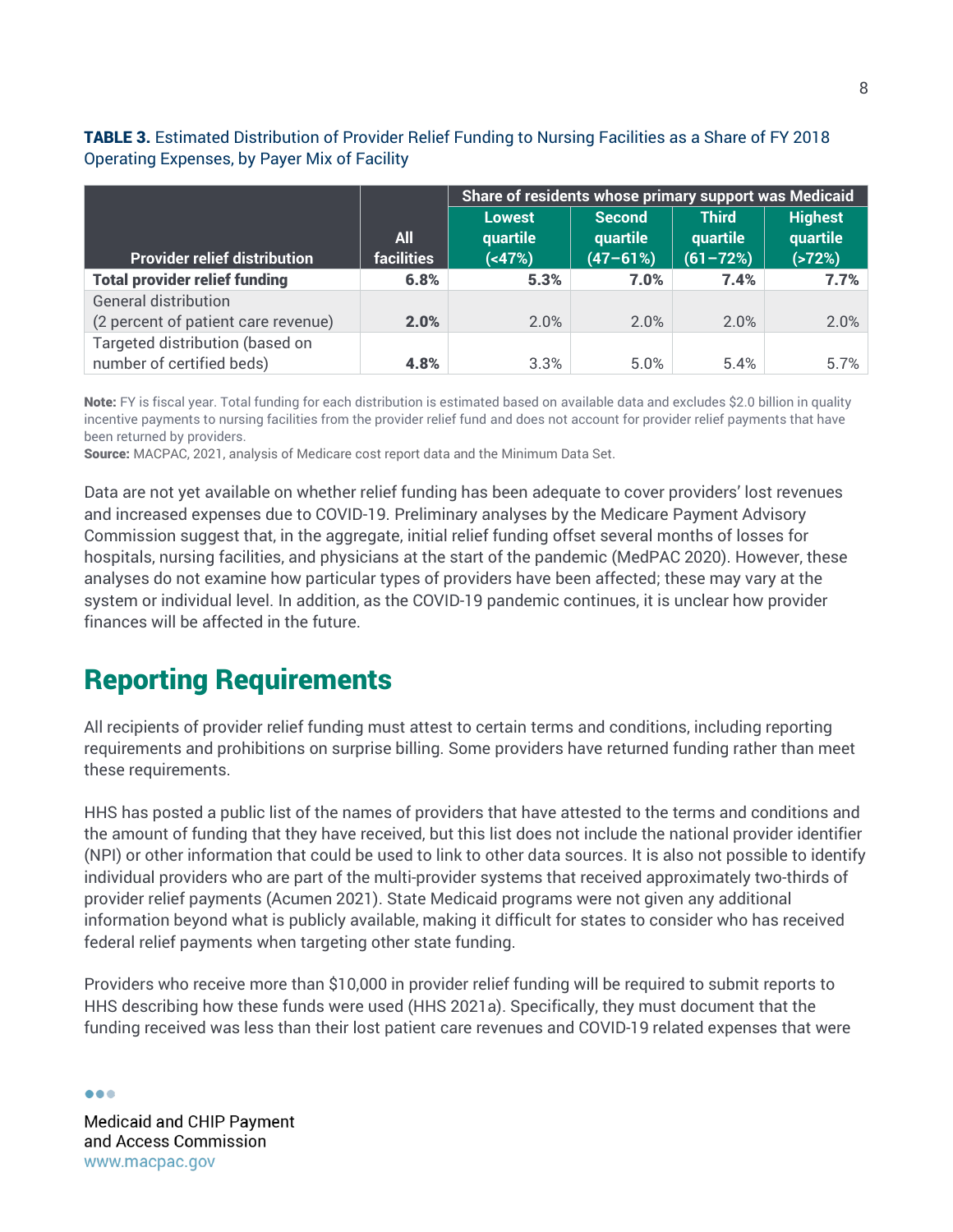not reimbursed by other sources. If funding exceeds this amount, it must be returned to HHS after these audits are complete.

The HHS Office of Inspector General (OIG) is required to report on provider relief funding within three years after payments were made, but OIG and the U.S. Government Accountability Office (GAO) can conduct interim audits of provider relief fund payments before that date. For example, GAO has been releasing bimonthly reports on the implementation of the CARES Act, which have included preliminary analyses of provider relief spending (GAO 2021).

#### **Notes**

<sup>1</sup> Black, Hispanic, and American Indians and Alaskan Native people have been experiencing a disproportionate burden of COVID-19 cases and deaths, and the majority of Medicaid patients identify as a non-white race or ethnicity (Artiga et al, 2020, MACPAC 2019). In addition, Medicaid is the primary payer for most residents of long-term care facilities, which have accounted for 36 percent of COVID-19 deaths as of January 28, 2021 (COVID Tracking Project 2021).

 $2$  Medicare-enrolled providers who did not bill Medicare in calendar year 2019 were not eligible to receive initial provider relief fund distributions but were eligible to receive funding in the Phase 2 distribution announced in June 2020.

<sup>3</sup> In this memo, provider relief funds refer to the federal provider relief fund created by the CARES Act and Paycheck Protection Program and Health Care Enhancement Act. Providers may have received other forms of state and federal assistance during the COVID-19 pandemic from other sources.

<sup>4</sup> Medicare DSH patient percentage is the sum of a hospital's share of patients enrolled in Medicaid and the share receiving Supplemental Security Income.

<sup>5</sup> Providers who were eligible for the Phase 1 general distribution but did not apply and Medicare providers who had a change of ownership in 2020 were also eligible to apply in Phase 2.

 $6$  Eligible providers who had not previously applied for funding in Phase 1 or 2 could also apply during phase 3 for the funding that they would have received during those earlier phases.

 $7$  Of the 369,439 TINs that received provider relief funding and could be matched to NPPES in our analysis, 47,257 TINs (13) percent) were registered with a SSN and were thus excluded from our analysis. These providers accounted for approximately 1 percent of provider relief general distribution funding based on patient care revenue.

<sup>8</sup> HHS asked state Medicaid and CHIP agencies to provide identifying information on all Medicaid-enrolled providers and then used this list to help verify provider eligibility for the Phase 2 general distribution.

<sup>9</sup> The less than 100 percent uptake rate for hospitals is likely due to the fact that some providers have multiple TINs for different components of their business but only applied using one TIN and because of changes in hospital ownership.

 $10$  Critical access hospitals receive a special payment designation from Medicare because they are small (fewer than 25 beds) and are often the only hospital provider in the community.

 $\bullet\bullet\bullet$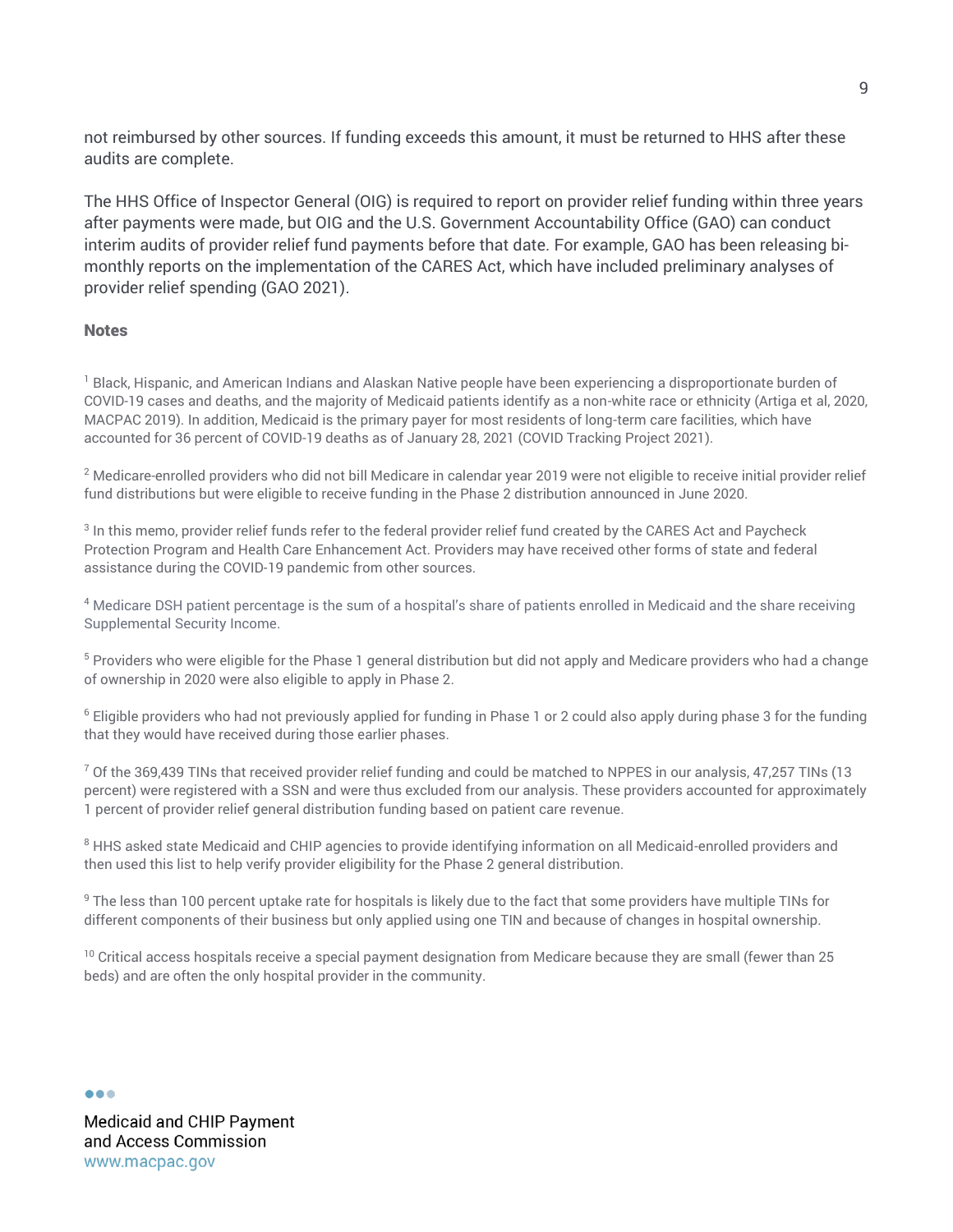#### References

Artiga, S., B. Corallo, and O. Pham. 2020. Racial disparities in COVID-19: Key findings from available data and analysis. August 17. Washington, DC. Kaiser Family Foundation. [https://www.kff.org/disparities-policy/issue-brief/racial-disparities](https://www.kff.org/disparities-policy/issue-brief/racial-disparities-covid-19-key-findings-available-data-analysis/)[covid-19-key-findings-available-data-analysis/.](https://www.kff.org/disparities-policy/issue-brief/racial-disparities-covid-19-key-findings-available-data-analysis/)

Acumen, 2021, analysis for MACPAC of the National Plan and Provider Enumeration System and the Health Resource and Service Administration's curated list of providers potentially eligible for the provider relief fund general distribution.

Centers for Disease Control and Prevention (CDC), U.S. Department of Health and Human Services. 2020a. HHS provider relief fund data. August 25, 2020. Atlanta, GA: CDC. [https://data.cdc.gov/Administrative/HHS-Provider-Relief-Fund/kh8y-](https://data.cdc.gov/Administrative/HHS-Provider-Relief-Fund/kh8y-3es6)[3es6.](https://data.cdc.gov/Administrative/HHS-Provider-Relief-Fund/kh8y-3es6)

Centers for Disease Control and Prevention (CDC), U.S. Department of Health and Human Services. 2020b. Provider relief fund COVID-19 high-impact payments. August 11, 2020. Atlanta, GA: CDC. [https://data.cdc.gov/Administrative/Provider-](https://data.cdc.gov/Administrative/Provider-Relief-Fund-COVID-19-High-Impact-Payments/b58h-s9zx)[Relief-Fund-COVID-19-High-Impact-Payments/b58h-s9zx.](https://data.cdc.gov/Administrative/Provider-Relief-Fund-COVID-19-High-Impact-Payments/b58h-s9zx)

COVID Tracking Project. 2021. The long-term care COVID tracker. February 3, 2021. [https://covidtracking.com/nursing](https://covidtracking.com/nursing-homes-long-term-care-facilities)[homes-long-term-care-facilities.](https://covidtracking.com/nursing-homes-long-term-care-facilities)

Medicare Payment Advisory Commission (MedPAC). 2020. The coronavirus pandemic and Medicare. September 2020. Washington, DC: MedPAC[. http://www.medpac.gov/docs/default-source/meeting](http://www.medpac.gov/docs/default-source/meeting-materials/medpac_covid_sept_2020_rev.pdf?sfvrsn=0)[materials/medpac\\_covid\\_sept\\_2020\\_rev.pdf?sfvrsn=0.](http://www.medpac.gov/docs/default-source/meeting-materials/medpac_covid_sept_2020_rev.pdf?sfvrsn=0)

Medicaid and CHIP Payments and Access Commission (MACPAC). 2020. Exhibit 2: Characteristics of non-institutionalized individuals by age and source of health coverage. In *MACStats.* December 2020. Washington, DC: MACPAC. [https://www.macpac.gov/publication/characteristics-of-non-institutionalized-individuals-by-source-of-health-insurance/.](https://www.macpac.gov/publication/characteristics-of-non-institutionalized-individuals-by-source-of-health-insurance/)

U.S. Department of Health and Human Services (HHS). 2021a. HHS announces provider relief fund reporting update. January 15. Washington, DC: HHS[. https://www.hhs.gov/about/news/2021/01/15/hhs-announces-provider-relief-fund-reporting](https://www.hhs.gov/about/news/2021/01/15/hhs-announces-provider-relief-fund-reporting-update.html)[update.html.](https://www.hhs.gov/about/news/2021/01/15/hhs-announces-provider-relief-fund-reporting-update.html)

U.S. Department of Health and Human Services (HHS). 2021b. CARES Act provider relief fund: General information. January 21. Washington, DC: HHS[. https://www.hhs.gov/coronavirus/cares-act-provider-relief-fund/general-information/index.html.](https://www.hhs.gov/coronavirus/cares-act-provider-relief-fund/general-information/index.html)

U.S. Department of Health and Human Services (HHS). 2020. HHS announces enhanced provider portal, relief fund payments for safety net hospitals, Medicaid & CHIP providers. June 9. Washington, DC: HHS. [https://www.hhs.gov/about/news/2020/06/09/hhs-announces-enhanced-provider-portal-relief-fund-payments-for-safety-](https://www.hhs.gov/about/news/2020/06/09/hhs-announces-enhanced-provider-portal-relief-fund-payments-for-safety-net-hospitals-medicaid-chip-providers.html)

[net-hospitals-medicaid-chip-providers.html.](https://www.hhs.gov/about/news/2020/06/09/hhs-announces-enhanced-provider-portal-relief-fund-payments-for-safety-net-hospitals-medicaid-chip-providers.html)

U.S. Government Accountability Office (GAO). 2021. Coronavirus oversight. Washington, DC: GAO. [https://www.gao.gov/coronavirus.](https://www.gao.gov/coronavirus)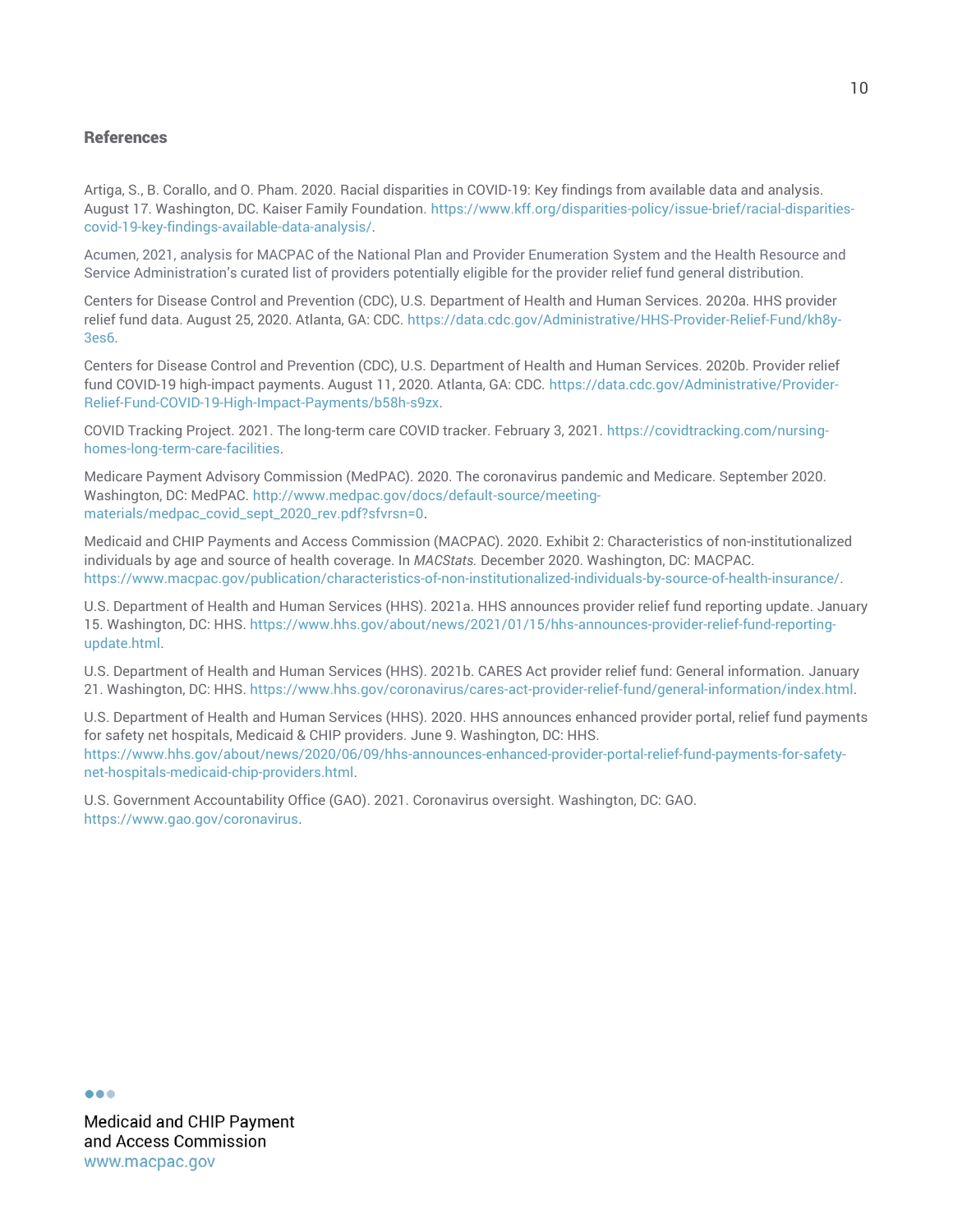# Appendix A. Provider Relief Fund Distributions Timeline

| <b>Provider relief</b><br>category | <b>Date</b><br>announced | <b>Amount of funding</b> | <b>Eligible providers</b> | <b>Payment</b><br>methodology |
|------------------------------------|--------------------------|--------------------------|---------------------------|-------------------------------|
|                                    | (2020)                   |                          |                           |                               |
| <b>Phase 1 general</b>             | April 10 (initial        | \$50 billion             | All providers who bill    | 2 percent of patient          |
| distribution                       | \$30 billion);           |                          | <b>Medicare FFS</b>       | revenue (First \$30           |
|                                    | April 24                 |                          |                           | billion based on              |
|                                    | (additional \$20         |                          |                           | <b>Medicare FFS</b>           |
|                                    | billion)                 |                          |                           | revenue)                      |
| <b>Rural distribution</b>          | May 6                    | \$11.3 billion           | Rural health care         | Fixed payment per             |
|                                    |                          |                          | providers                 | provider plus                 |
|                                    |                          |                          |                           | additional payment            |
|                                    |                          |                          |                           | as a share of                 |
|                                    |                          |                          |                           | operating expenses            |
| COVID-19 high-                     | May 7                    | \$22 billion             | Hospitals with a          | Fixed amount per              |
| impact distribution                | (admissions as           |                          | high number of            | COVID-19                      |
|                                    | of April 10);            |                          | COVID-19                  | admission; higher             |
|                                    | June 15                  |                          | admissions                | rate for Medicare             |
|                                    | (admissions as           |                          |                           | <b>DSH</b> hospitals          |
|                                    | of June 10)              |                          |                           |                               |
| <b>Skilled nursing</b>             | May 22;                  | \$9.4 billion            | Certified nursing         | \$60,000 plus \$3,950         |
| <b>facilities and</b>              | August 7                 |                          | facilities with six or    | per bed and \$2               |
| nursing homes                      | (additional              |                          | more beds                 | billion based on              |
| distribution                       | allocation);             |                          |                           | performance                   |
|                                    | September 3              |                          |                           | incentives                    |
|                                    | (performance             |                          |                           |                               |
|                                    | payment)                 |                          |                           |                               |
| <b>Tribal hospitals,</b>           | <b>May 29</b>            | \$500 million            | <b>Indian Health</b>      | Fixed amount plus a           |
| clinics, and urban                 |                          |                          | Service and tribal        | share of operating            |
| health centers                     |                          |                          | hospitals, clinics,       | expenses                      |
| distribution                       |                          |                          | and programs              |                               |

**TABLE A-1.** Summary of Provider Relief Fund Allocations Announced as of December 31, 2020

 $\bullet\bullet\bullet$